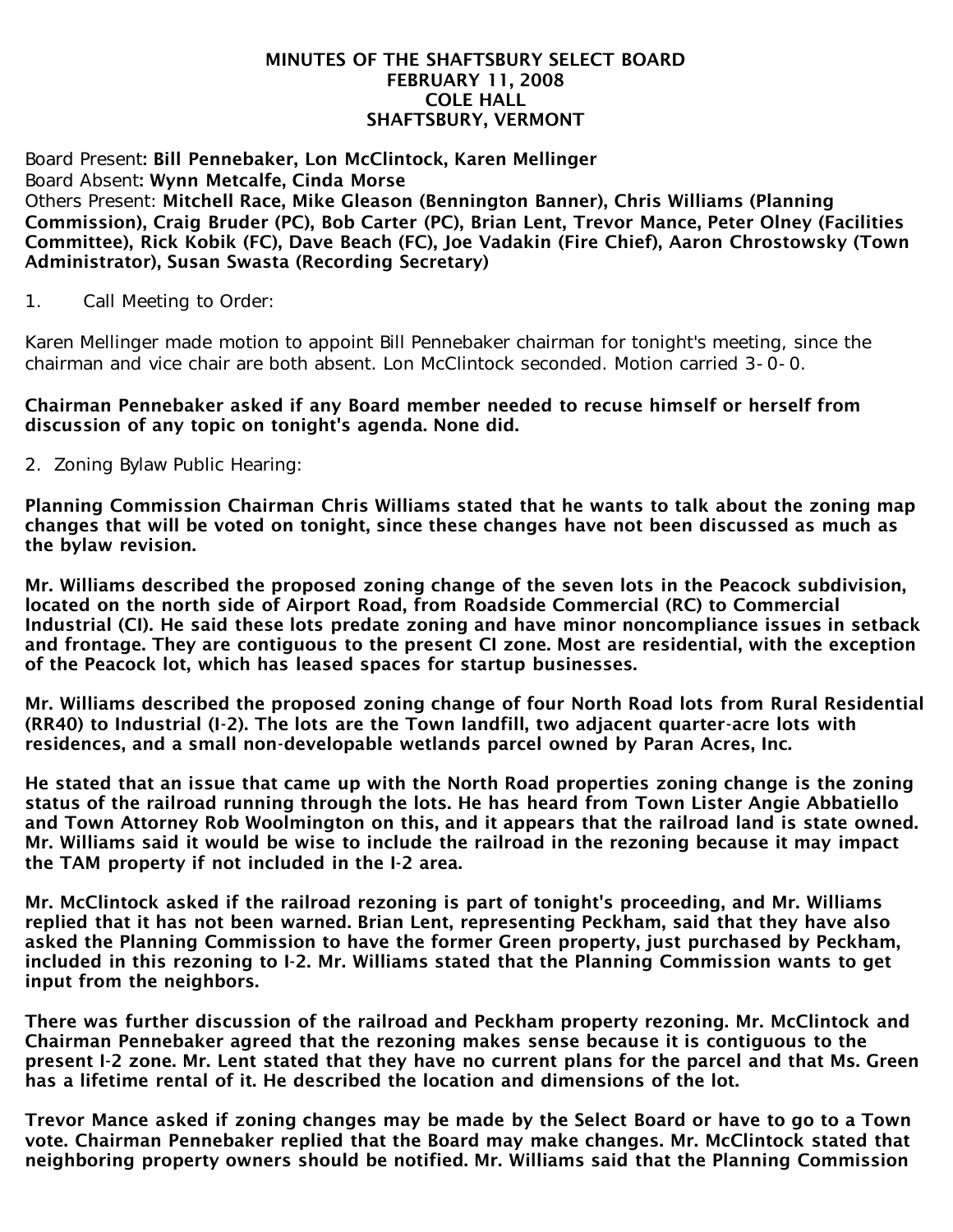## will take up the matter right away.

Mr. McClintock made motion to adopt the changes to the zoning map as presented by the Planning Commission. Ms. Mellinger seconded.

It was established that this does not include the railroad or Peckham lot rezoning. Mr. McClintock thanked the Planning Commission for acting quickly on the zoning changes.

Motion carried 3-0-0.

Mr. McClintock stated that he would like to vote on the zoning bylaw in four parts. The first vote would be on all bylaw amendments made by the Planning Commission except for sections 7.11, 7.12, and 8.6. This would cover revisions that were made to bring the bylaw into compliance with state statute.

Mr. McClintock noted that 7.11, 7.12, and 8.6 had drawn a fair amount of comment and concern. If someone objects to something here, voting on them separately would allow the Board to approve the part of the bylaw that has to be changed to comply with statute. 7.11 and 7.12 have to do with setbacks and lot size, 8.6 with air quality.

Ms. Mellinger noted that the bylaw pagination does not correspond with the index and should be corrected. Chairman Pennebaker said that they will redo the pagination, and noted that one section has incorrect numbering. The section on air quality referred to by Mr. McClintock is 8.11, not 8.6.

Mr. McClintock made motion to adopt all bylaw amendments as proposed by the Planning Commission except sections 7.11, 7.12, and 8.11, which will be voted on separately. Ms. Mellinger seconded. Motion carried 3-0-0.

Mr. McClintock made motion to adopt bylaw section 7.11 as proposed by the Planning Commission. Ms. Mellinger seconded.

# Trevor Mance thanked the Select Board and Planning Commission for working out a good compromise to a hard-fought battle. Mr. McClintock noted that Mr. Mance has always been a gentleman throughout the proceedings.

Motion to adopt 7.11 carried 3-0-0.

Mr. McClintock made motion to adopt bylaw section 7.12 as proposed by the Planning Commission. Ms. Mellinger seconded. Motion carried 3-0-0.

Mr. McClintock made motion to adopt bylaw section 8.11, with a minor change of section heading number, as proposed by the Planning Commission. Ms. Mellinger seconded. Motion carried 3-0-0.

3. Minutes:

# February 4, 2008 Select Board minutes

It was decided to postpone approval of the February 4 minutes until the next meeting, when Wynn Metcalfe and Cinda Morse would be present.

Brian Lent asked if the noise ordinance has been dropped. The Board confirmed that it has been dropped.

4. Warrants: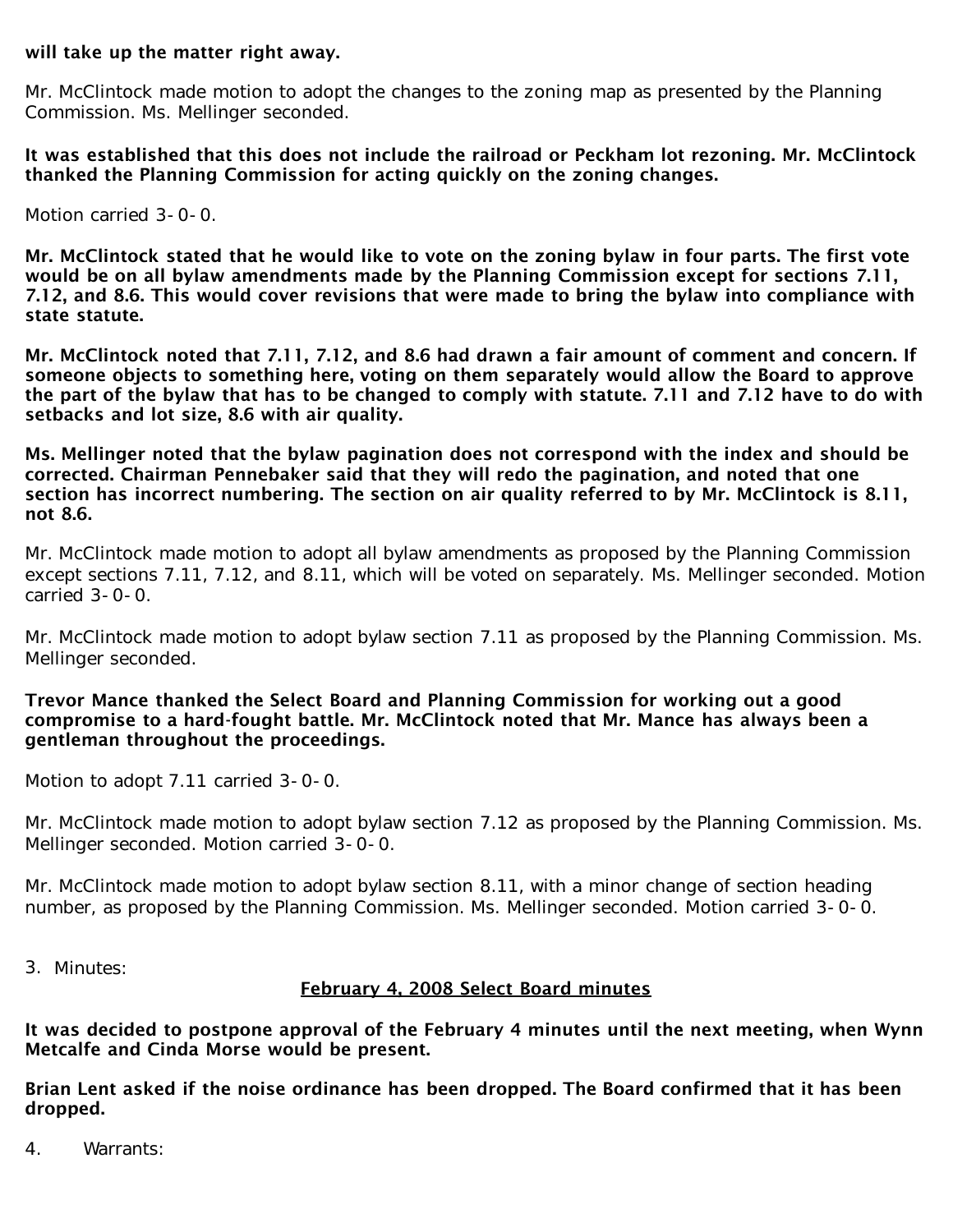The following warrants were presented for approval:

AP Warrant #36: \$ 22,245.67 (includes landfill remediation bill, water system engineer, firehouse repairs. power) Payroll Warrant #32: \$ 9,244.79

Ms. Mellinger asked if they have received reimbursements yet. Mr. Chrostowsky replied that they have not.

Mr. McClintock made motion to pay warrants. Ms. Mellinger seconded.

# Ms. Mellinger asked if the firehouse repairs were for windows. Fire Chief Joe Vadakin replied that they were for two replacement doors.

Motion to pay warrants carried 3-0-0.

5. Public Comments:

Mitchell Race commended Mr. McClintock for his idea to list facilities needs and options in the Town Meeting presentation.

6. Fire Chief's Report -- Purchase of Thermal Imaging Camera:

Fire Chief Vadakin came forward to report on the camera purchase. He stated that the camera now owned by the Fire Department is fourteen to fifteen years old, does not work, and cannot be repaired. After getting prices on three cameras and having demonstrations on them, he concluded that the ISG K1000 Elite is the best choice. At \$10,308 this is the least expensive of the three. In addition to thermal imaging capability the ISG has a digital camera inside.

Mr. McClintock asked if ISG is a solid company, and Chief Vadakin replied that the company has been around thirteen or fourteen years. The ISG camera can be retrofitted as technology changes. Ms. Mellinger asked if other fire companies have thermal imaging cameras. Chief Vadakin said all but North Bennington own them.

Ms. Mellinger made motion to approve the fire department purchase of the ISG thermal imaging camera. Mr. McClintock seconded. Motion carried 3-0-0.

7. Act 250 Municipal Questionnaire -- TAM site:

Trevor Mance stated that the questionnaire is part of TAM's Act 250 application. He said that the Development Review Board (DRB) has already approved the leachate building plans. Trenches will lead to an underground double wall tank.

Mr. Mance explained that after Michael Biddy's complaint about loaded trailers parked outside, the mediation process had resulted in a decision to add another bay to contain trailers. The leachate building will just be a garage, attached to the building to the south.

The other part of the application seeks a permit to remove gravel from an active gravel pit on the former Biddy property, now owned by TAM. The pit had no permit previously. TAM wants to improve the topography, which will involve removing trees, and probably creating a two-tiered property. Mr. Mance said that a fifty foot buffer will be maintained.

The permit also seeks to put in an access off of Airport Road so that trucks and empty storage containers can be put on the property. He noted that the Planning Commission had preferred location of the main entrance from Airport Road,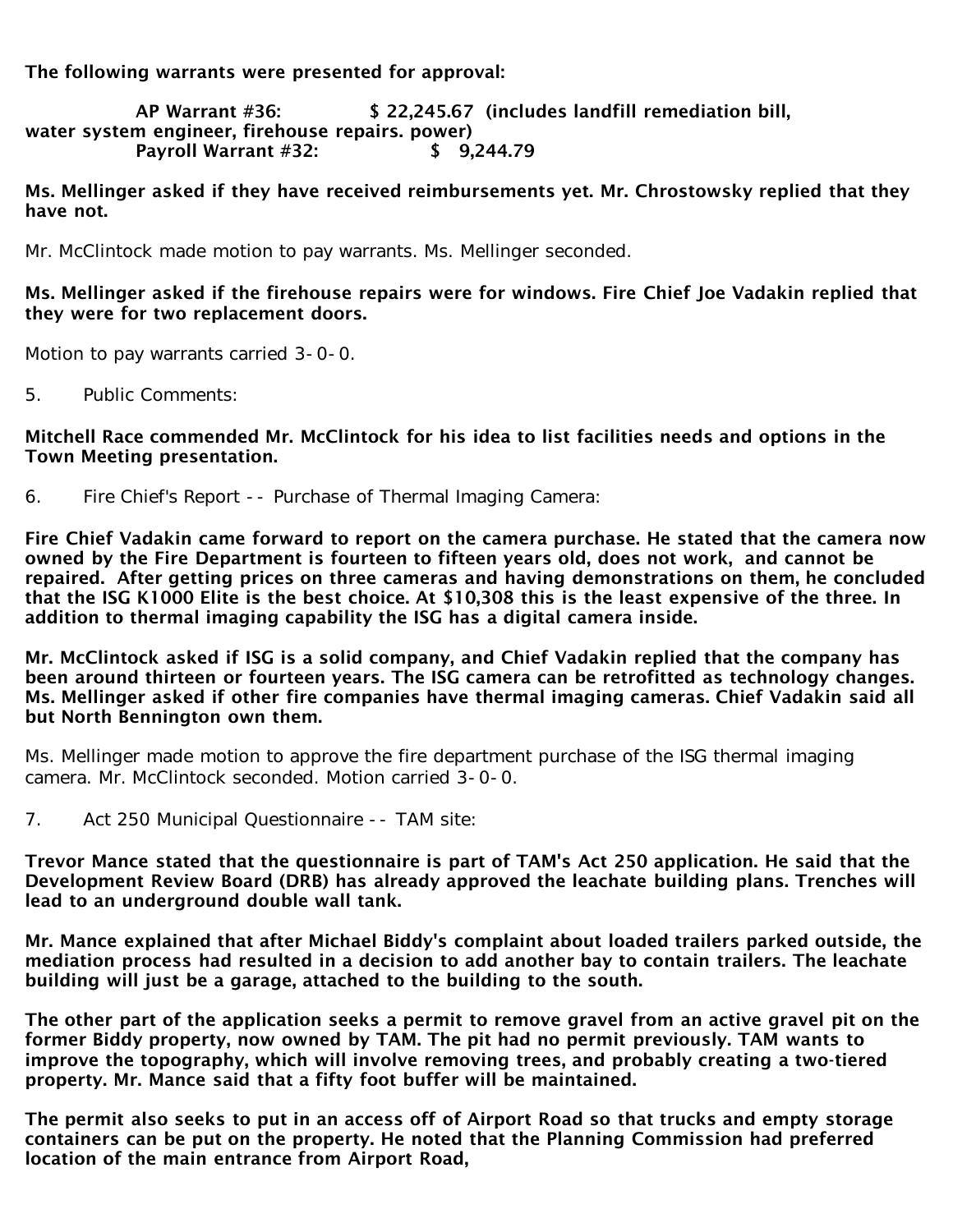Ms. Mellinger asked if Mr. Mance envisions the North Road access as temporary, until they take out the gravel. He replied that he sees a developed use as a rental property, with an opportunistic parking area for things -- not for trailers. They now have two bays for trailers. Mr. McClintock asked if this would be rolloff storage, and Mr. Mance replied that it would be rolloffs or dumpsters in tidy rows.

Mr. Mance stated that the Town had received a copy of the Act 250 permit. This questionnaire just asks if the Town has a deficiency. He said he is just removing earth and trees. Mr. Mance asked if he can receive a copy of the signed questionnaire tonight.

Mr. McClintock made motion to approve the Municipal Impact Questionnaire as completed by Aaron Chrostowsky on behalf of the Select Board. Ms. Mellinger seconded. Motion carried 3-0-0.

8. Facilities Committee:

Facilities Committee members Peter Olney, Dave Beach, and Rick Kobik came to the table for discussion. Mr. Chrostowsky said that Select Board Chairman Wynn Metcalfe wants to get some direction from the Committee for the Town Meeting presentation.

Mr. McClintock stated that he wants to get information on facilities to voters. He said that in an informal survey he took of Shaftsbury residents, perhaps one third were not aware of Cole Hall's condition and needs. If they can inform residents, they will get more public support. Mr McClintock said that it would be really helpful if the Facilities Committee made a presentation at Town Meeting.

Peter Olney said that the big issue is Cole Hall. Rick Kobik said he had looked at the roof, and that there seem to be no leaks or wet areas despite slipping slates and loose bridge caps. He said that a lot of structural work has been done to reinforce the tower and roof, and a lot of insulation was put in.

Mr. Kobik said that while it would be ideal to replace the roof, they could get away with repairs. Flashings, soffit and fascia need repair and trim should be painted. Some stone needs repointing. What makes repair hard is the height of the building.

Mr. Olney stated that if things are let go they deteriorate, and there has been a bandaid approach in the past. They should address outside issues first. Mr. Olney said they had received no feedback on the idea of moving meetings out of Cole Hall. The upstairs work space is really crowded and holding meetings here presents a security issue.

Ms. Mellinger noted that there had been reservations about moving meetings because of needing access to stuff that's here during a meeting. There were also difficulties with other meeting sites.

There was discussion of the possibility of going paperless by scanning records to create computer files. This would save storage space and make for ready access to documents. Mr. Chrostowsky noted that much of the stuff that is being kept is not needed from the standpoint of records retention.

Mr. McClintock asked now energy efficient Cole Hall is. Mr. Chrostowsky replied that Efficiency Vermont will be conducting an energy audit on Cole Hall and the firehouses. There was discussion of options and costs for adding air conditioning. It may be possible to use individual units.

Mr. Chrostowsky stated that they are coming up with small stopgap fixes, but he would prefer to restore Cole Hall and not lose the historical integrity of the building. It could be done in pieces.

There was discussion of what kind of presentation the Facilities Committee will do at Town